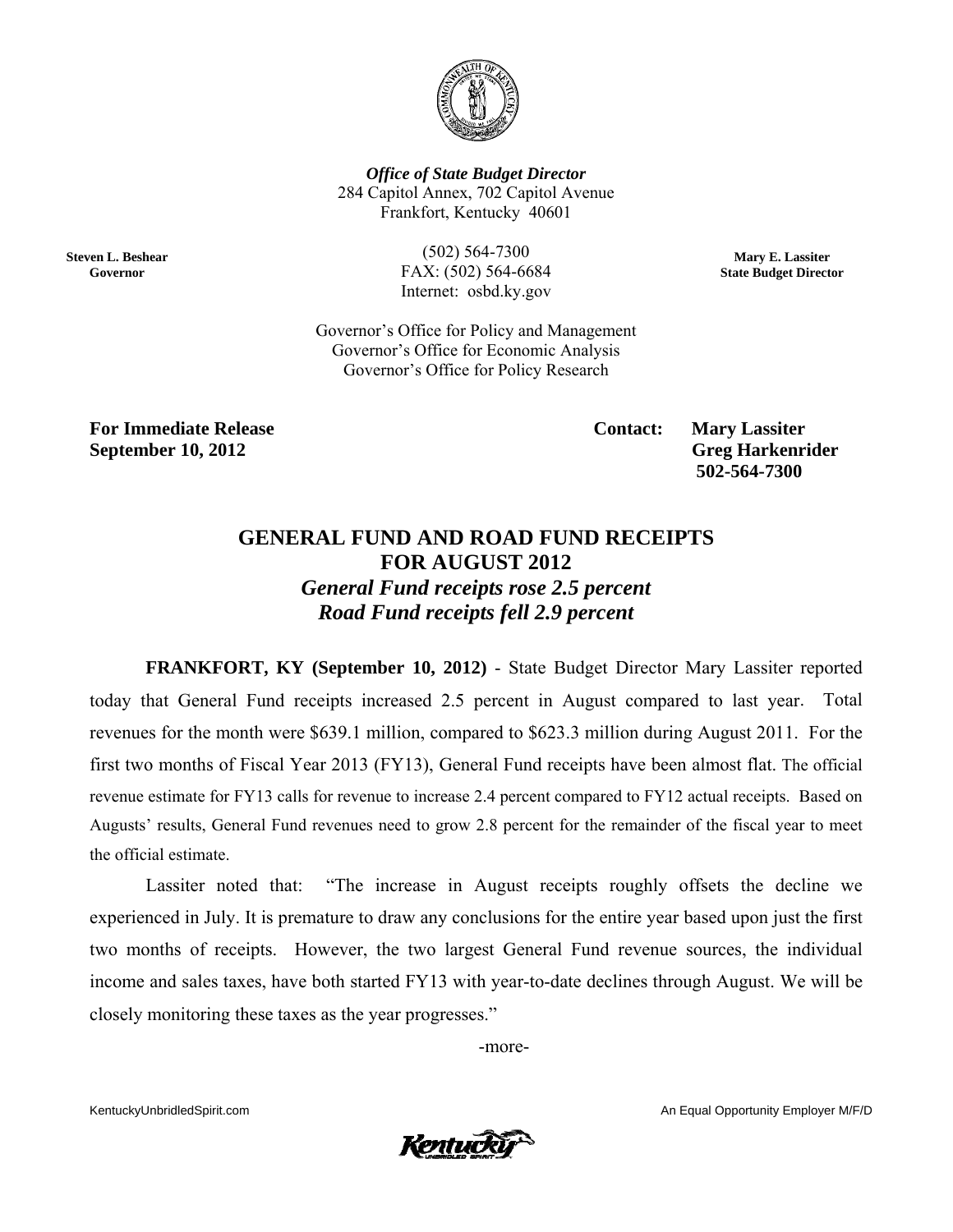Among the major accounts:

- Individual income taxes increased 0.3 percent primarily due to weak withholding payments. Collections year-to-date are down 2.1 percent.
- Sales tax revenues rose 2.2 percent but have declined 2.0 percent through the first two months of the fiscal year.
- Corporation income tax fell \$400,000 due to a small decline in declaration payments. Yearto-date receipts have declined 2.4 percent.
- Cigarette taxes grew 3.8 percent but have fallen 6.0 percent for the year.
- Property taxes are often volatile as the fiscal year begins but level off as the year progresses. In August, the volatility continued as property tax collections rose 82.8 percent, partially due to central collection of some local taxes with distributions to follow in upcoming months.
- Coal severance tax collections continued the recent downward trend, decreasing 19.4 percent and are down 19.1 percent through the first two months of the year.
- Lottery revenues grew 3.3 percent to \$15.5 million.

Road Fund receipts for August totaled \$130.4 million, a decrease of 2.9 percent from August 2011 levels. The August decline was the first monthly decline since June 2010, thus breaking a string of 25 consecutive months of growth in the Road Fund. The official Road Fund revenue estimate calls for a 3.9 percent increase in receipts for the entire fiscal year (FY13). Based on year-to-date collections, revenues must increase 3.9 percent for the remainder of the fiscal year to meet the estimate.

Among the accounts:

- Motor fuels receipts grew 2.1 percent.
- Motor vehicle usage collections decreased 13.5 percent.
- License and privilege tax receipts grew 2.6 percent.
- Nontax receipts fell \$1.2 million.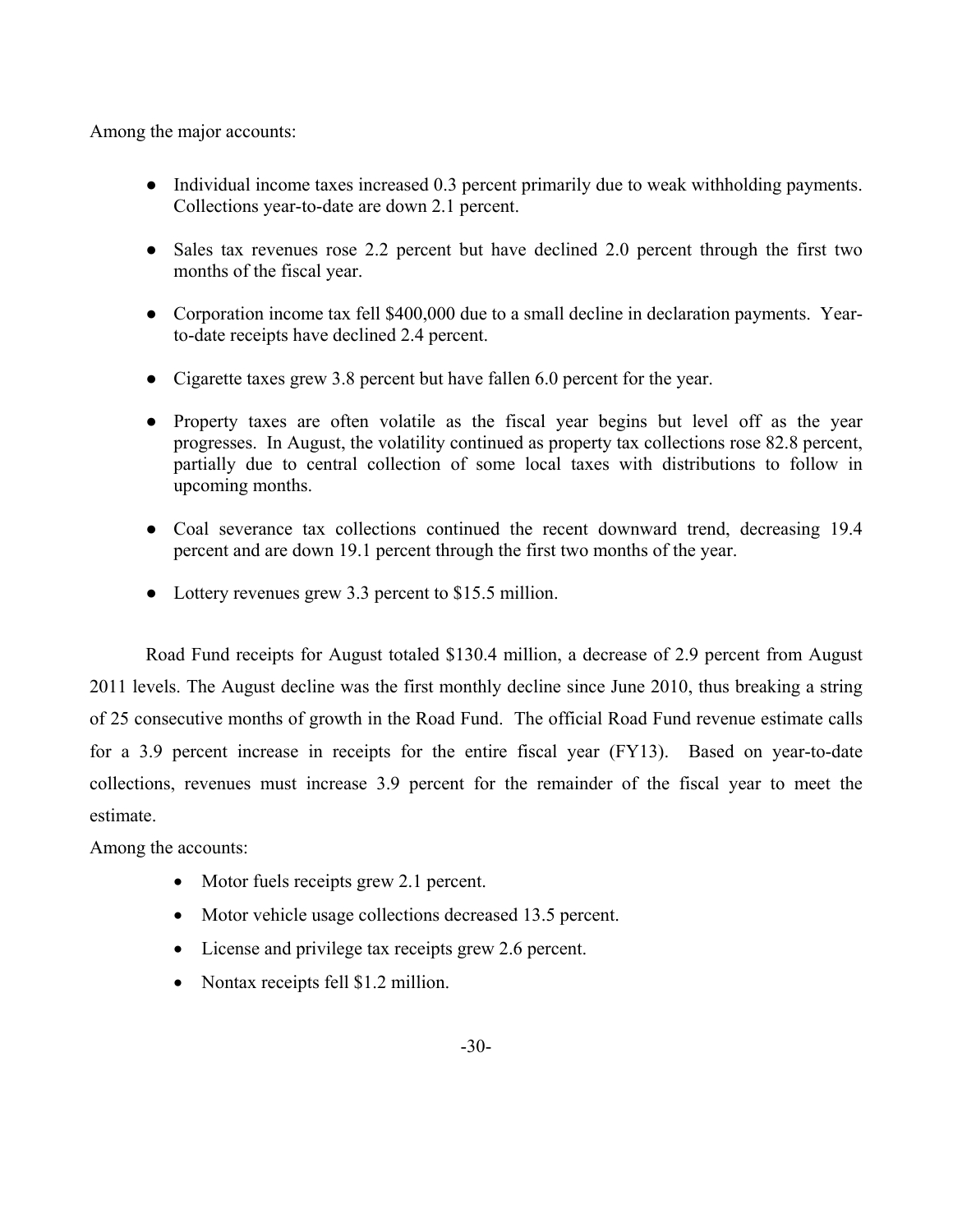## **KENTUCKY STATE GOVERNMENT REVENUE 1. GENERAL FUND REVENUE**

|                                                         | <b>AUGUST</b>        |                |                               | JULY THROUGH AUGUST  |                  |                |
|---------------------------------------------------------|----------------------|----------------|-------------------------------|----------------------|------------------|----------------|
|                                                         | 2012                 | 2011           | % Change                      | FY 2013              | FY 2012          | % Change       |
| <b>TOTAL GENERAL FUND</b>                               | \$639,118,438        | \$623,318,087  | 2.5%                          | \$1,316,335,142      | \$1,316,500,887  | $0.0\%$        |
| Tax Receipts                                            | \$617,337,067        | \$603,594,440  | 2.3%                          | \$1,264,955,283      | \$1,274,799,328  | -0.8%          |
| Sales and Gross Receipts                                | \$283,394,014        | \$278,917,269  | 1.6%                          | \$585,527,064        | \$601,134,111    | -2.6%          |
| <b>Beer Consumption</b>                                 | 572,987              | 514,074        | 11.5%                         | 1,164,519            | 1,128,317        | $3.2\%$        |
| Beer Wholesale                                          | 4,163,357            | 4,711,305      | $-11.6%$                      | 9,362,113            | 10,078,150       | $-7.1%$        |
| Cigarette                                               | 23,517,634           | 22,655,951     | 3.8%                          | 40,318,608           | 42,888,233       | $-6.0%$        |
| <b>Distilled Spirits Case Sales</b>                     | 4,128                | 7,615          | $-45.8%$                      | 14,614               | 19,438           | $-24.8%$       |
| <b>Distilled Spirits Consumption</b>                    | 887,093              | 741,454        | 19.6%                         | 1,910,378            | 1,910,378        | 0.0%           |
| <b>Distilled Spirits Wholesale</b>                      | 2,276,108            | 1,803,893      | 26.2%                         | 4,961,443            | 4,763,026        | 4.2%           |
| Insurance Premium                                       | 88,697               | 403,517        | $-78.0%$                      | 193,397              | 426,405          | $-54.6%$       |
| Pari-Mutuel                                             | 182,457              | 134,085        | 36.1%                         | 498,815              | 435,009          | 14.7%          |
| Race Track Admission                                    | 236                  | 154            | 53.1%                         | 80,617               | 82,477           | $-2.3%$        |
| Sales and Use                                           | 243,489,049          | 238,141,748    | 2.2%                          | 509,743,655          | 520,317,202      | $-2.0%$        |
| <b>Wine Consumption</b>                                 | 218,271              | 193,186        | 13.0%                         | 441,847              | 419,672          | 5.3%           |
| Wine Wholesale                                          | 1,054,723            | 1,001,937      | 5.3%                          | 2,139,942            | 2,137,451        | 0.1%           |
| <b>Telecommunications Tax</b>                           | 5,139,402            | 6,824,943      | $-24.7%$                      | 11,009,177           | 12,800,662       | $-14.0%$       |
| <b>Other Tobacco Products</b>                           | 1,798,786            | 1,776,366      | 1.3%                          | 3,685,676            | 3,716,284        | $-0.8%$        |
| Floor Stock Tax                                         | 1,088                | 7,042          | $-84.5%$                      | 2,264                | 11,406           | $-80.1%$       |
| License and Privilege                                   | \$31,332,597         | \$37,057,486   | $-15.4%$                      | \$68,279,257         | \$82,210,246     | $-16.9%$       |
| Alc. Bev. License Suspension                            | 29,942               | 16,050         | 86.6%                         | 44.070               | 36,350           | 21.2%          |
| <b>Coal Severance</b>                                   | 20,350,686           | 25,253,313     | $-19.4%$                      | 42,512,490           | 52,528,387       | $-19.1%$       |
| <b>Corporation License</b>                              | 9,604                | 523,460        | $-98.2%$                      | (321, 618)           | 500,562          | $---$          |
| <b>Corporation Organization</b>                         | 24,627               | 0              | $\overline{a}$                | 37,422               | 0                |                |
| <b>Occupational Licenses</b>                            | 4,101                | 13,224         | -69.0%                        | 9,075                | 19,273           | $-52.9%$       |
| Oil Production                                          | 803,093              | 783,893        | 2.4%                          | 1,592,909            | 1,635,998        | $-2.6%$        |
| Race Track License                                      | $\mathbf 0$          | $\Omega$       | $\overline{a}$                | 95,000               | 95,000           | 0.0%           |
| <b>Bank Franchise Tax</b>                               | 65,745               | (926, 073)     | $---$                         | (34, 195)            | (836,083)        | $\overline{a}$ |
| <b>Driver License Fees</b>                              | 53,781               | 50,615         | 6.3%                          | 112,229              | 104,401          | 7.5%           |
| <b>Minerals Severance</b>                               | 912,697              | 1,514,896      | $-39.8%$                      | 2,362,626            | 2,852,188        | $-17.2%$       |
| Natural Gas Severance                                   | 329,398              | 2,167,545      | $-84.8%$                      | 1,895,377            | 4,102,760        | $-53.8%$       |
| <b>Limited Liability Entity</b>                         | 8,748,924            | 7,660,563      | 14.2%                         | 19,973,872           | 21,171,409       | $-5.7%$        |
| Income                                                  | \$265,197,278        | \$264,894,588  | 0.1%                          | \$548,557,907        | \$560,212,854    | $-2.1%$        |
| Corporation                                             | (2,040,788)          | (1,631,398)    | ---                           | 11,052,952           | 11,324,370       | -2.4%          |
| Individual                                              | 267,238,066          | 266,525,986    | 0.3%                          | 537,504,955          | 548,888,484      | $-2.1%$        |
| Property                                                | \$30,885,563         | \$16,897,093   | 82.8%                         | \$49,054,848         | \$18,900,516     | 159.5%         |
| Building & Loan Association                             | $\Omega$             | 0              | $---$                         | 4,180                | (2,299)          | $---$          |
| General - Real                                          | 73,176               | 32,107         | 127.9%                        | 160,098              | 26.883           | 495.5%         |
| General - Tangible                                      | 7,333,458            | 9,841,725      | $-25.5%$                      | 18,758,695           | 18,021,787       | 4.1%           |
| <b>Omitted &amp; Delinquent</b>                         | 8,214,439            | 5,642,471      | 45.6%                         | 12,101,428           | (1,086,407)      |                |
| <b>Public Service</b>                                   | 15,264,336           | 1,380,674      | 1005.6%                       | 18,030,293           | 1,940,438        | 829.2%         |
| Other                                                   | 154                  | 115            | 33.8%                         | 154                  | 115              | 33.8%          |
| Inheritance                                             | \$3,770,626          | \$3,151,990    | 19.6%                         | 6,659,725            | \$6,695,465      | $-0.5%$        |
| Miscellaneous                                           | \$2,756,989          | \$2,676,015    | 3.0%                          | \$6,876,482          | \$5,646,136      | 21.8%          |
| Legal Process                                           | 1,622,002            | 1,541,282      | 5.2%                          | 3,471,519            | 3,376,670        | 2.8%           |
| T. V. A. In Lieu Payments                               | 1,134,988            | 1,134,733      | 0.0%                          | 3,404,963            | 2,269,466        | 50.0%          |
| Other                                                   | 0                    | 0              | ---                           | 0                    | 0                |                |
| Nontax Receipts                                         | \$22,130,213         | \$19,558,568   | 13.1%                         | \$51,025,006         | \$40,936,904     | 24.6%          |
| <b>Departmental Fees</b>                                | 1,139,134            | 1,106,862      | 2.9%                          | 3,042,261            | 2,064,395        | 47.4%          |
| <b>PSC Assessment Fee</b>                               | 2,719,891            | 933,606        | 191.3%                        | 13,069,271           | 5,422,200        | 141.0%         |
| Fines & Forfeitures                                     | 2,005,195            | 2,455,878      | $-18.4%$                      | 5,984,573            | 4,688,889        | 27.6%          |
| Interest on Investments                                 | 3,255,535            | 148,343        | 2094.6%                       | 2,827,889            | 199,943          | 1314.3%        |
| Lottery                                                 | 15,500,000           | 15,000,000     | 3.3%                          | 31,000,000           | 30,000,000       | 3.3%           |
| Sale of NO <sub>x</sub> Credits<br><b>Miscellaneous</b> | 6,500<br>(2,496,043) | 0<br>(86, 121) | $\qquad \qquad \cdots$<br>--- | 6,500<br>(4,905,488) | 0<br>(1,438,523) |                |
|                                                         |                      |                |                               |                      |                  | $-53.6%$       |
| Redeposit of State Funds                                | (\$348, 842)         | \$165,079      | ---                           | 354,853              | \$764,655        |                |